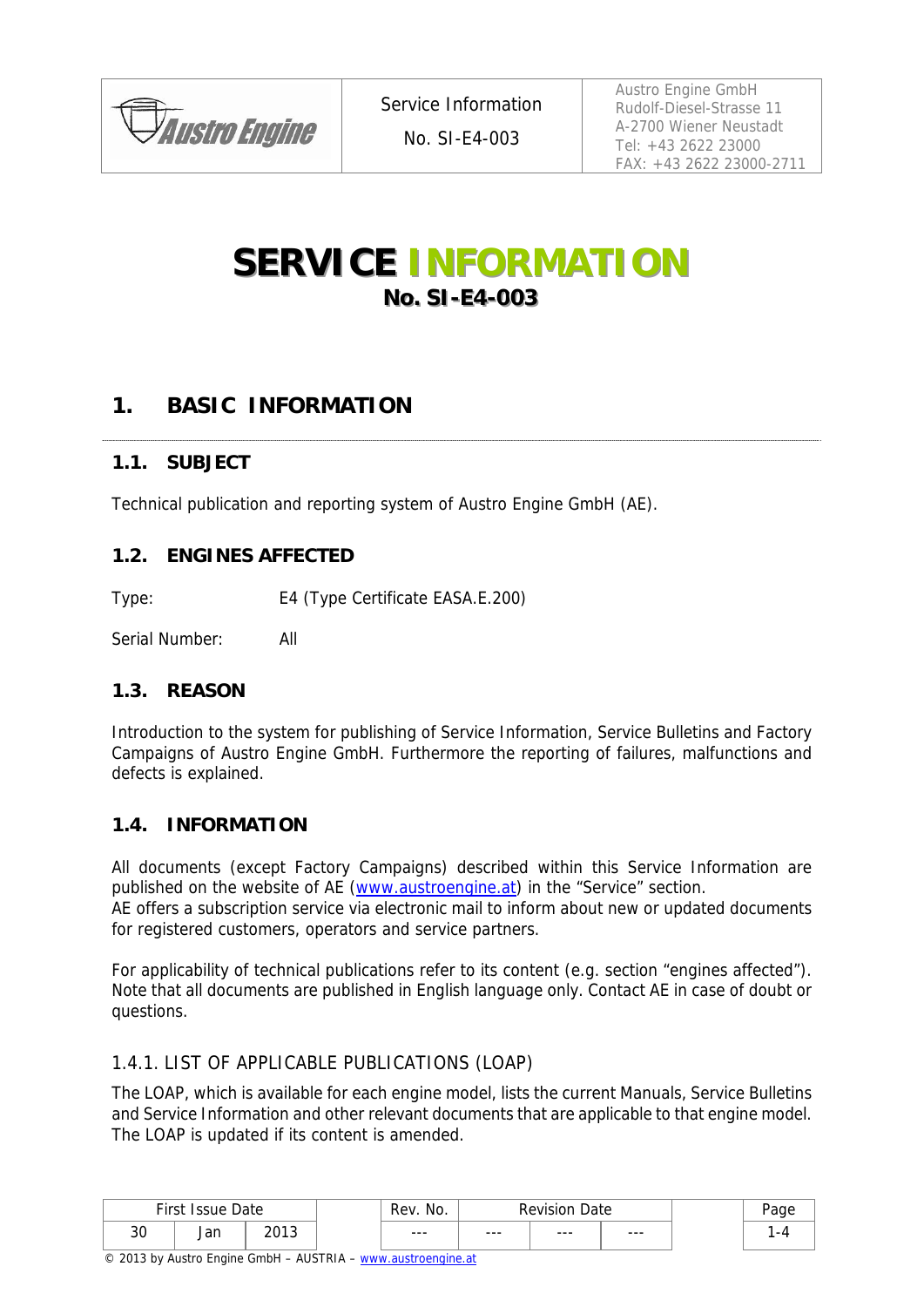

No. SI-E4-003

### 1.4.2. SERVICE INFORMATION (SI)

The content of a Service Information is usually of informative nature and no direct action is associated with it unless a referenced document requires such actions.

A Service Information is typically issued if:

- Instructions for continued airworthiness of a built-in part/equipment from an external manufacturer are found to be applicable and a check for feasibility and compatibility has been conducted. This is especially done in cases where the manufacturer has no adequate system for distributing this kind of information to the known operators or if the time of compliance is unusually short. Please note that this is a service by AE and does not constitute that operators of AE products do not have to check for instructions for continued airworthiness for built-in parts/equipment.
- Additional technical information has to be forwarded to operators of AE products, which are not contained in the standard documentation (e.g. precautions to avoid errors, recommendation for maintenance, aso.).

The numbering scheme for AE Service Information is as follows:

 $SI-E4-zzz/(r)$ 

zzz……………… Consecutive number

r………………… Revision number, starting with "1" for the first revision of an already released Service Information. Thereafter in ascending numerical order. Note: Typically there is no revision service for Service Information.

#### 1.4.3. SERVICE BULLETIN (SB)

Service Bulletins are used to communicate changes or additional inspections applicable to engines already in service. AE distinguishes the following types of Service Bulletins:

| Alert SB     | ASB        | An ASB is issued, if there is an immediate potential<br>hazard. The instructions given in the SB must be<br>carried out immediately. It is recommended to print<br>this type of service bulletin on colored paper.<br>Compliance with this type of SB is compulsory to be<br>eligible for warranty.                              |
|--------------|------------|----------------------------------------------------------------------------------------------------------------------------------------------------------------------------------------------------------------------------------------------------------------------------------------------------------------------------------|
| Mandatory SB | <b>MSB</b> | A MSB is issued, if there is no immediate potential<br>hazard. Non-compliance with the instructions of the<br>SB will cause the safety of the engine to be reduced<br>or endangered. The actions to be done are linked to<br>a time of compliance. Compliance with this type of<br>SB is compulsory to be eligible for warranty. |

|    | $Eirct$ $\overline{E}$<br>No.<br><b>Revision</b><br>Date<br>$AC = 1221$<br>₹ev |      | Date |         |         |         |         |  |
|----|--------------------------------------------------------------------------------|------|------|---------|---------|---------|---------|--|
| 30 | or<br>Jall                                                                     | 2012 |      | $- - -$ | $- - -$ | $- - -$ | $- - -$ |  |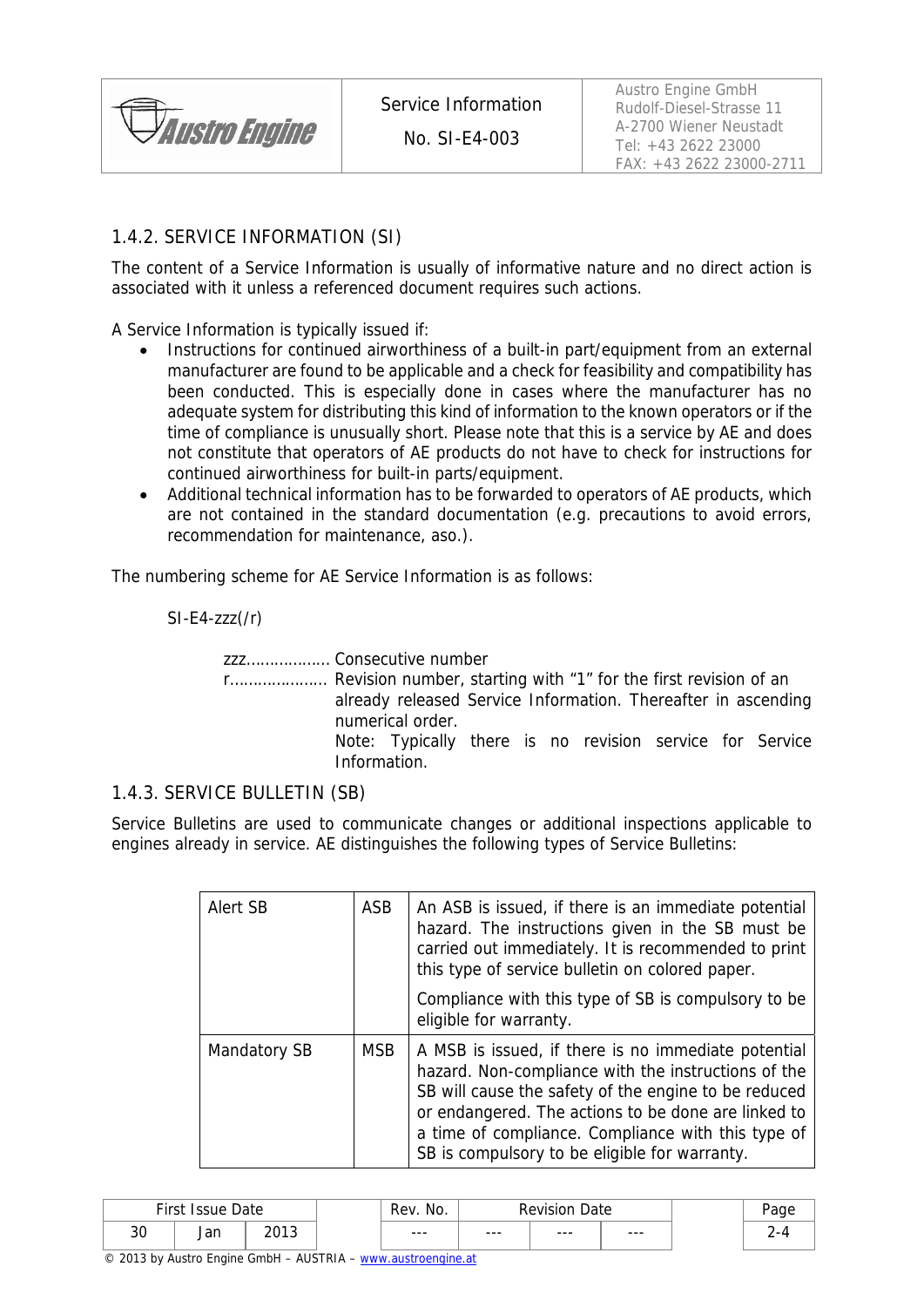| <i><b>PAustro Engine</b></i> |  |
|------------------------------|--|
|                              |  |

Austro Engine GmbH Rudolf-Diesel-Strasse 11 A-2700 Wiener Neustadt Tel: +43 2622 23000 FAX: +43 2622 23000-2711

| Recommended SB | <b>RSB</b> | A RSB contains recommendations of AE. Non-<br>compliance with this SB has no impact on flight<br>safety. Compliance with this SB is of advantage for<br>the operator (for example lower operating costs,<br>etc.). AE reserves the right to void continued<br>warranty coverage in the area affected by this type<br>of SB if it is not incorporated. |
|----------------|------------|-------------------------------------------------------------------------------------------------------------------------------------------------------------------------------------------------------------------------------------------------------------------------------------------------------------------------------------------------------|
| Optional SB    | <b>OSB</b> | An OSB is used to inform the operator of a product of<br>AE about the possible installation of additional<br>equipment or retrofit of a product improvement.                                                                                                                                                                                          |

The numbering scheme for AE Service Bulletins is as follows:

xSB-E4-zzz(/r)

| xSB | Type of Service Bulletin (see table above).                                                                                                            |
|-----|--------------------------------------------------------------------------------------------------------------------------------------------------------|
|     | zzz Consecutive number                                                                                                                                 |
|     | r Revision number, starting with "1" for the first revision of an<br>already released Service Information. Thereafter in ascending<br>numerical order. |

### 1.4.4. FACTORY CAMPAIGN (FC)

A Factory Campaign is used to communicate necessary changes or additional inspections to a very limited number of engines already in service. A FC has the status of a mandatory Service Bulletin. The Customer Support department of AE coordinates the campaign with the operator(s) of the affected engine(s).

### 1.4.5. ILLUSTRATED PARTS CATALOGUE (IPC)

For easier identification of spare part numbers AE provides an IPC for the E4 engine series for registered users only on the website of AE www.austroengine.at (online version). An offline version on a compact disk (CD) is available for sale with update files via the AE website.

In case of doubt or questions regarding spare parts contact the customer support of AE.

|                | First I<br>No.<br>Date<br>Rev.<br>Date<br>Revision<br><i>Issue</i> |      |  |         |         |         |     |  |
|----------------|--------------------------------------------------------------------|------|--|---------|---------|---------|-----|--|
| $\Omega$<br>ა∪ | ۵r<br>Jan                                                          | າດ1າ |  | $- - -$ | $- - -$ | $- - -$ | --- |  |